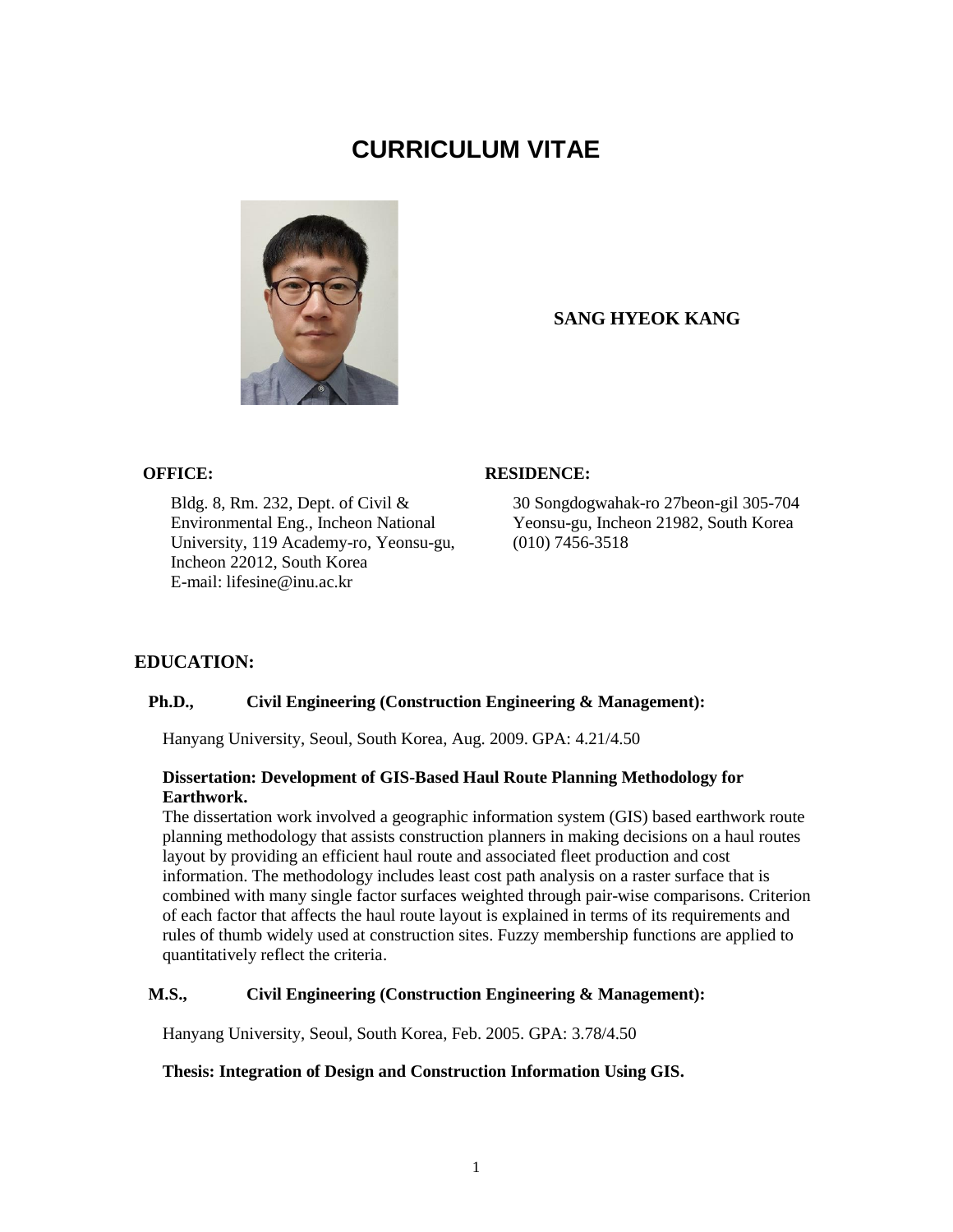Work included integration of design drawing data (CAD) and construction data to automate the estimation process and help construction planners plan on space scheduling for roadway construction. Quantity-take-off procedures and data integration were automated with a graphic object oriented technique. ArcView, a geographic information system software produced by ESRI, was used.

#### **B.S., Civil Engineering,**

Hanyang University, Seoul, South Korea, Feb. 2003. GPA: 3.79/4.50

# **RESEARCH EXPERIENCE:**

#### **Incheon National University, Associate Professor**

 **Feb. 2019 – present**

- Geographic information system-based evaluation method for accessibility of social infrastructure facilities
- Unmanned areal vehicle and image processing applications to construction site monitoring
- Remote collaboration of construction site managers and field managers using mixed reality

#### **Incheon National University, Assistant Professor**

 **Feb. 2015 – Feb. 2019**

- Analyzing factors affecting crash involvement of commercial vehicle drivers: Evaluation of commercial vehicles drivers' characteristics in South Korea,
- Relationship between urban built environment and severe injury traffic crashes

# **Construction & Economy Research Institute of Korea (CERIK), Research Fellow Apr. 2012 – Feb. 2015**

# **Safe Transportation Research & Education Center, UC Berkeley, Associate Specialist Sep. 2010 – Apr. 2012**

- Analyzing Spatiotemporal Trends in Traffic Collisions and Urbanization: A Case Study of the Sacramento Region, A preliminary investigation by analyzing the spatial trends in traffic collisions and urbanization at the outskirts of the Sacramento metropolitan area from 1998 to 2008, using data from the Department of Conservation's Farmland Mapping and Monitoring Program (FMMP) and the Statewide Integrated Traffic Records System (SWITRS).
- Modification and enhancement of PLANSAFE software package for users in DOTs and MPOs. PLANSAFE is a software package which supports proactive safety planning by providing urban or infrastructure planners with a robust, defensible, and accurate analytical set of algorithms to forecast the safety impacts of engineering and behavioral countermeasure investments at the planning-level.
- Developing a GIS-based UI for crash geocoding process designed by Traffic Safety Center and developing tools to spatially select crash data inputs for the safety index functions of Highway Safety Improvement Program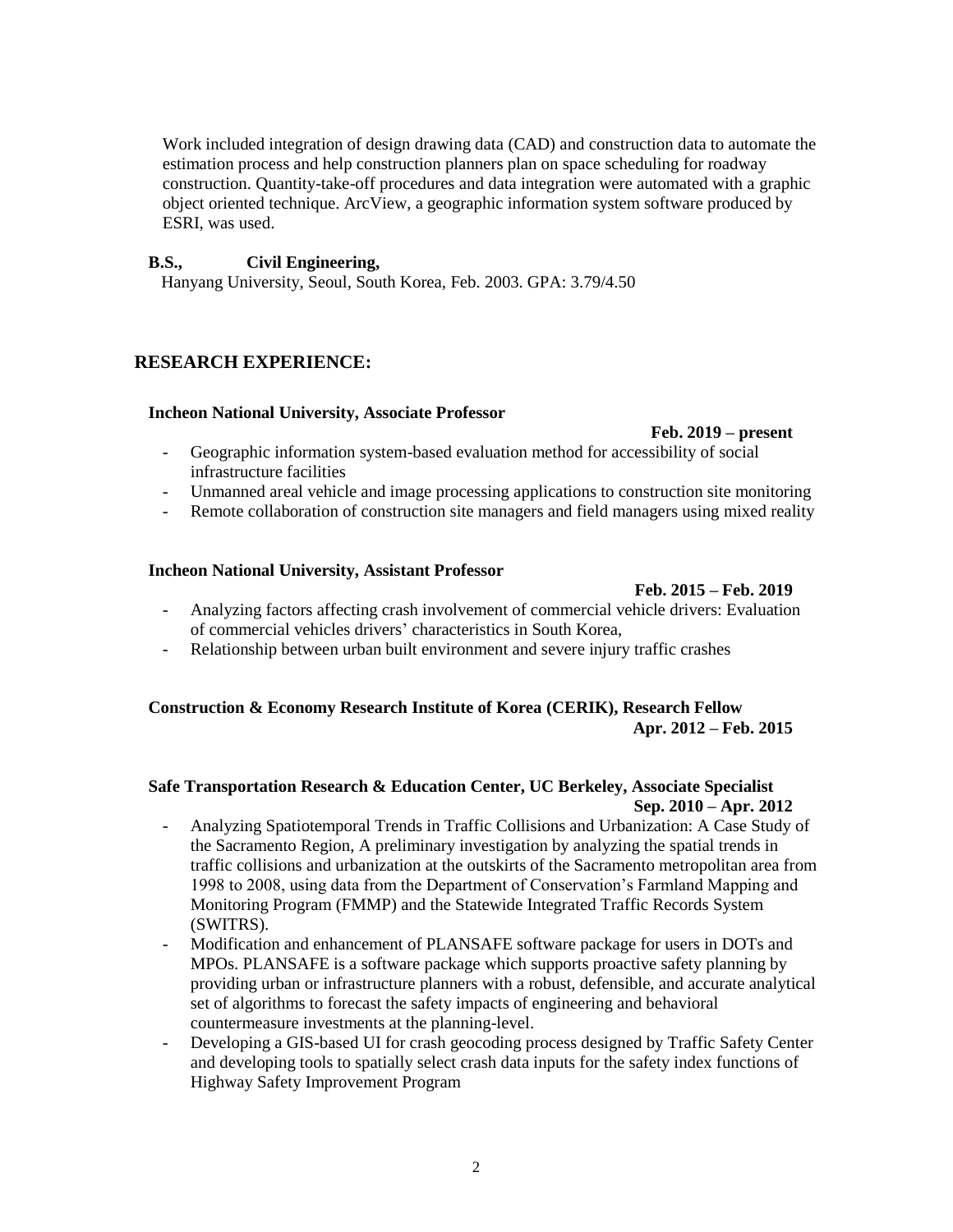# **Safe Transportation Research & Education Center, UC Berkeley, Visiting Scholar Aug. 2009 – Aug. 2010**

- Developing a GIS-based UI for crash geocoding process designed by Traffic Safety Center and developing tools to spatially select crash data inputs for the safety index functions of Highway Safety Improvement Program
- Research on highway design methodology for the safety performance of buffer-separated high-occupancy vehicle (HOV) lanes

# **PUBLICATIONS:**

#### **Journal Papers**

- Lee, H., Kim, S., and Kang, S. (2021) "GIS-Based Evaluation Method for Accessibility of Social-Infrastructure Facilities," *Applied Sciences*, Vol. 11, No. 12, 5581.
- Yhee, H., Kim, S., and Kang, S. (2021) "A Methodology for Analysis of the Supply Status of Community Infrastructure," *KSCE Journal of Civil and Environmental Engineering Research*, Vol. 41, No. 3, pp. 267-276 (in Korean).
- Lee, J., Yeo, J., Yun, I., and Kang, S. (2020) "Factors Affecting Crash Involvement of Commercial Vehicle Drivers: Evaluation of Commercial Vehicles Drivers' Characteristics in South Korea," *Journal of Advanced Transportation*, Vol. 2020.
- Lee, H., Kim, S., and Kang, S. (2020) "A Method of Measuring Accessibility for Community Infrastructure Planning," *Journal of Korea Institute of Construction Engineering and Management*, Vol. 21, No. 1, pp.21-31 (in Korean).
- Kang, S., Park, M-W., and Suh, W. (2019) "Feasibility Study of the UAV-RFID System for Localizing Construction Materials on Large-Scale Open Sites," *Sensors and Materials*, Vol. 31, No. 5, pp. 1449-1465.
- Kang, S., Kim, S., Choi, B., Park, M-W., and Suh, W. (2019) "Development of Smart Helmet for Monitoring Construction Resources Based on Image Matching Method," *Journal of Imaging Science and Technology*, Vol. 63, No. 3, pp. 1-10.
- Kang, S., Park, S., and Seo, J. (2019) "An alternative way to determine overall Performance of infrastructure - A case study of Korean infrastructure facilities -" *KSCE Journal of Civil Engineering*, Vol. 23, No. 4, pp.1466-1472.
- Kang, S., Park, S., and Seo, J. (2018) "A Study on Development of Dump Truck Route Exploration System" *Journal of the Korean Society of Civil Engineers*, Vol. 38, No. 6, pp.957-965 (in Korean).
- Jang, K., Kim, K., Kim, H. Y., and Kang, S. (2018) "A multi-level analysis of the relationship between urban built environment and severe injury traffic crashes," *KSCE Journal of Civil Engineering*, Vol. 22, No. 4, pp. 1427-1435.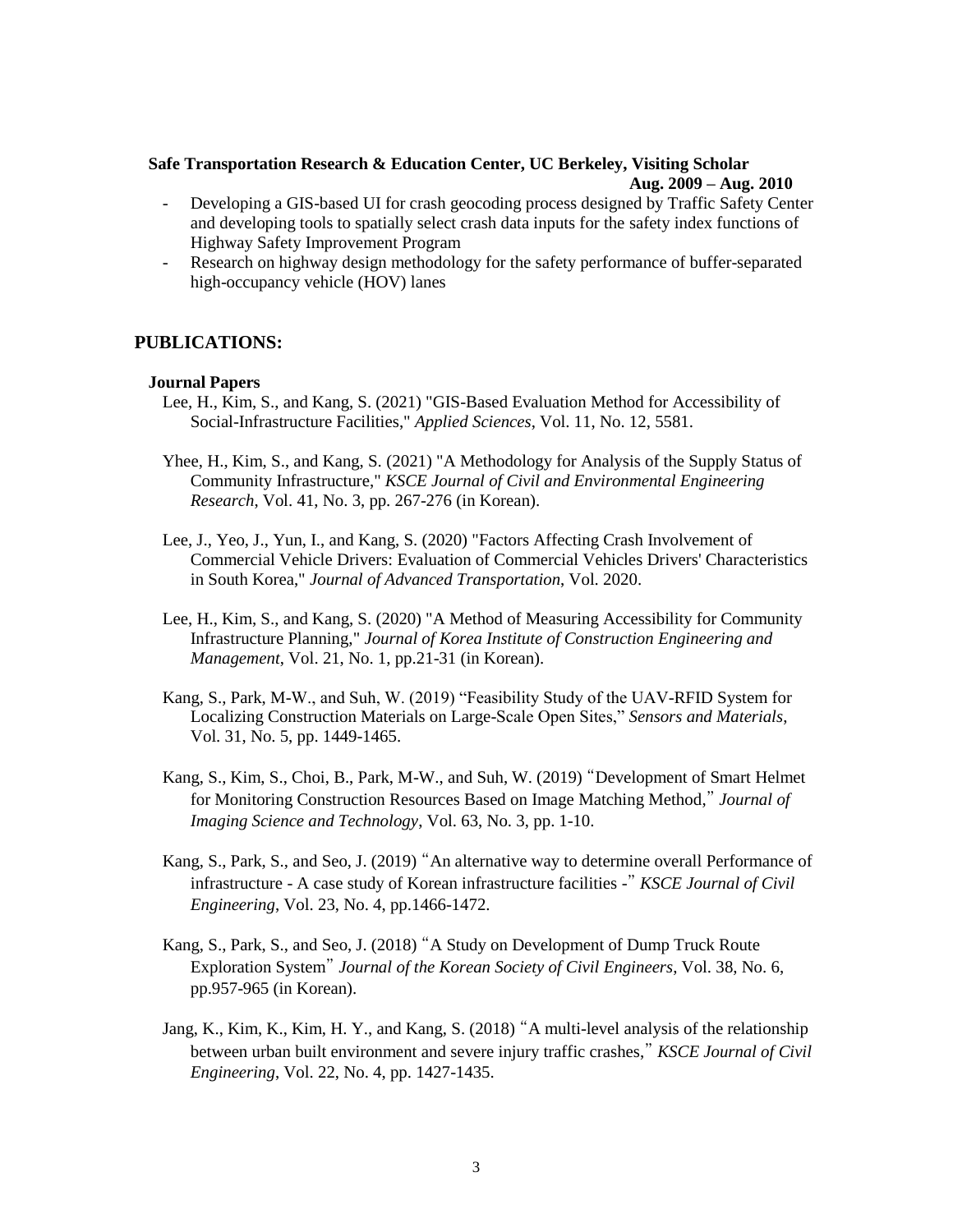- Lee, H. K., Kim, H. Y., and Kang, S. (2017) "An Alternative Way to Measure the Degree of Sprawl and Development Patterns in Austin, TX," *Area*, Vol. 49, No. 4, pp. 486-494.
- Yoo, W., Yang, J., Kang, S., and Lee S. (2017) "Development of A Computerized Risk Management System for International NPP EPC Projects," *KSCE Journal of Civil Engineering*, Vol. 21, No. 1, pp. 11-26.
- Kang, S., Choi, S., Kim, H., and Lee, J. (2016) "A Study on Performance Evaluation of Infrastructure Safety and Maintenance," *Journal of Korea Institute of Construction Engineering and Management*, Vol. 17, No. 2, pp.80-89 (in Korean)
- Baek, H., Kang, S., and Seo, J. (2015) "An Earthwork Districting Model for Large Construction Projects," *Journal of the Korean Society of Civil Engineers*, Vol. 35, No. 3, pp. 715-723 (in Korean)
- Jung, S., Jang, K., Yoon, Y., and Kang, S. (2014) "Contributing factors to vehicle to vehicle crash frequency and severity," *Journal of Safety Research*, Vol. 50, No. 1, pp. 1-10.
- Jang, K., Park, S. H., Kang, S., Song, K. H., Chung, S. (2013) "Evaluation of Pedestrian Safety: Pedestrian Crash Hotspots and Risk Factors for Injury Severity," *Transportation Research Record*, No. 2393, pp. 104-116.
- Jang, K., Kang, S., Seo, J., Chan, C-Y. (2013) "Cross-Section Designs for the Safety Performance of Buffer-Separated High-Occupancy Vehicle (HOV) Lanes," *Journal of Transportation Engineering*, Vol. 139, No. 3, pp. 247-254.
- Kang, S. and Seo, J. (2013) "GIS Method for Haul Road Layout Planning in Large Earthmoving Projects: Framework and Case Study" *Journal of Construction Engineering and Management*, Vol. 139, No. 2, pp. 234-246.
- Bigham, J. M. and Kang S., (2013) "Building a Highway Linear Referencing System from Preexisting Reference Marker Measurements for Transportation Data Management," *URISA Journal*, Vol. 25, No. 1, pp. 29-37.
- Yoon, J., Kim, J., Kang, S., and Seo, J. (2013) "A Study on an Optimal Plant Design Collaboration System Using a Design Structure Matrix," *Journal of the Korean Society of Civil Engineers*, Vol. 33, No. 1, pp. 337-346 (in Korean).
- Kang, S., Spiller, M., Jang, K., Bigham, J., and Seo, J. (2012) "Spatiotemporal Analysis of Macroscopic Patterns of Traffic Safety and Urbanization: Case Study in Sacramento County, California," *Transportation Research Record*, Vol. 2318, pp. 45-51.
- Lee, M., Seo, J., Kang, S. (2011) "Improving carriage-based formwork of concrete bridge decks" *KSCE Journal of Civil Engineering*, Vol. 15, No. 5, pp. 751-759.